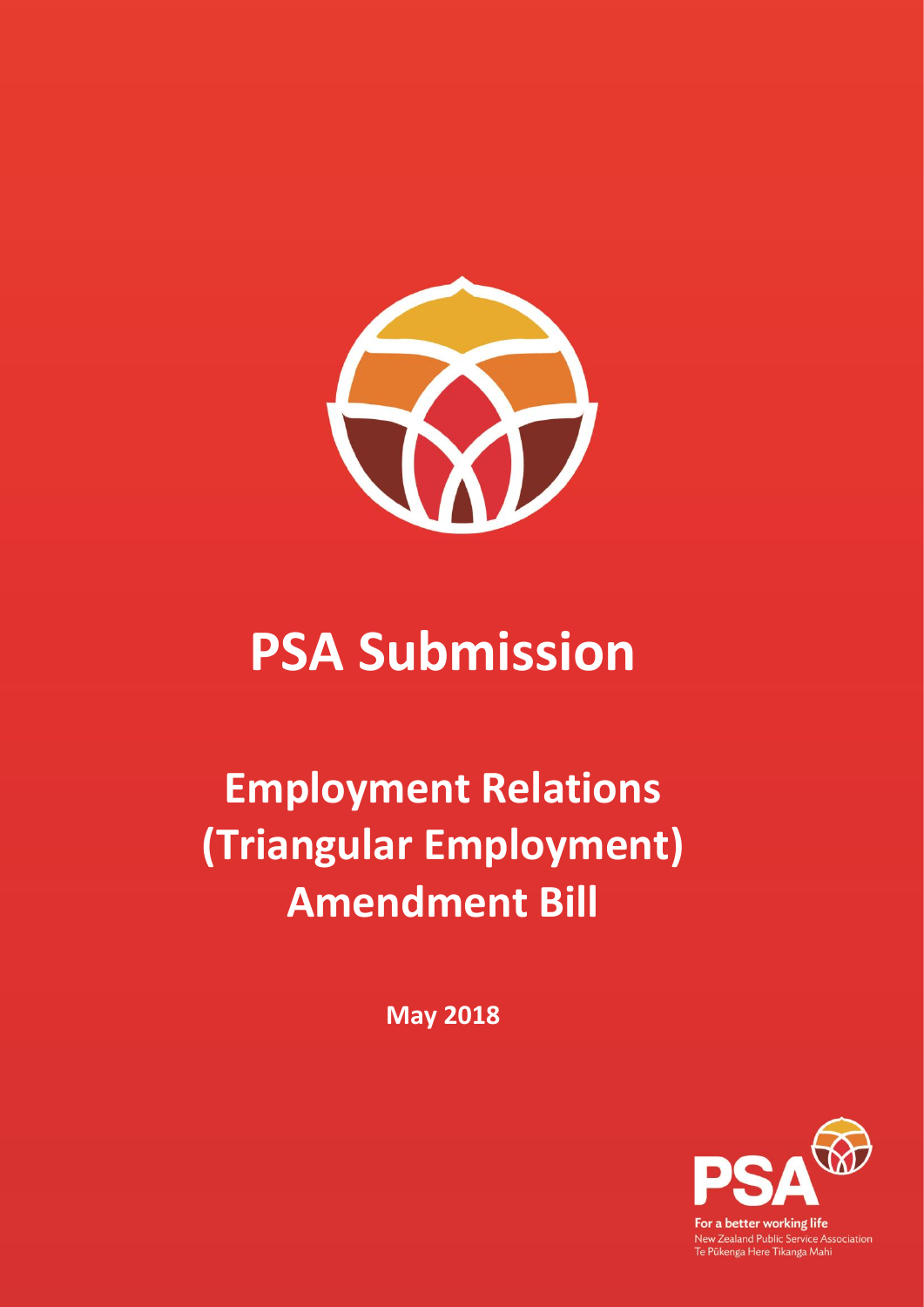

## **PSA Submission on the Employment Relations (Triangular Employment) Amendment Bill**

### **About the PSA**

The New Zealand Public Service Association Te Pūkenga Here Tikanga Mahi (the PSA) is the largest trade union in New Zealand with over 64,000 members. We are a democratic organisation representing members in the public service, the wider state sector (the district health boards, crown research institutes and other crown entities), state owned enterprises, local government, tertiary education institutions and non-governmental organisations working in the health, social services and community sectors.

The PSA has been advocating for strong, innovative and effective public and community services since our establishment in 1913. People join the PSA to negotiate their terms of employment collectively, to have a voice within their workplace and to have an independent public voice on the quality of public and community services and how they're delivered.

PSA member networks, Te Runanga and sector committees have been invited to comment on the Amendment Bill and their views are appended. The PSA has also repeated illustrative comments in the body of this submission.

The PSA is an affiliate of the New Zealand Council of Trade Unions Te Kauae Kaimahi (CTU) and supports the submission of the CTU on this bill.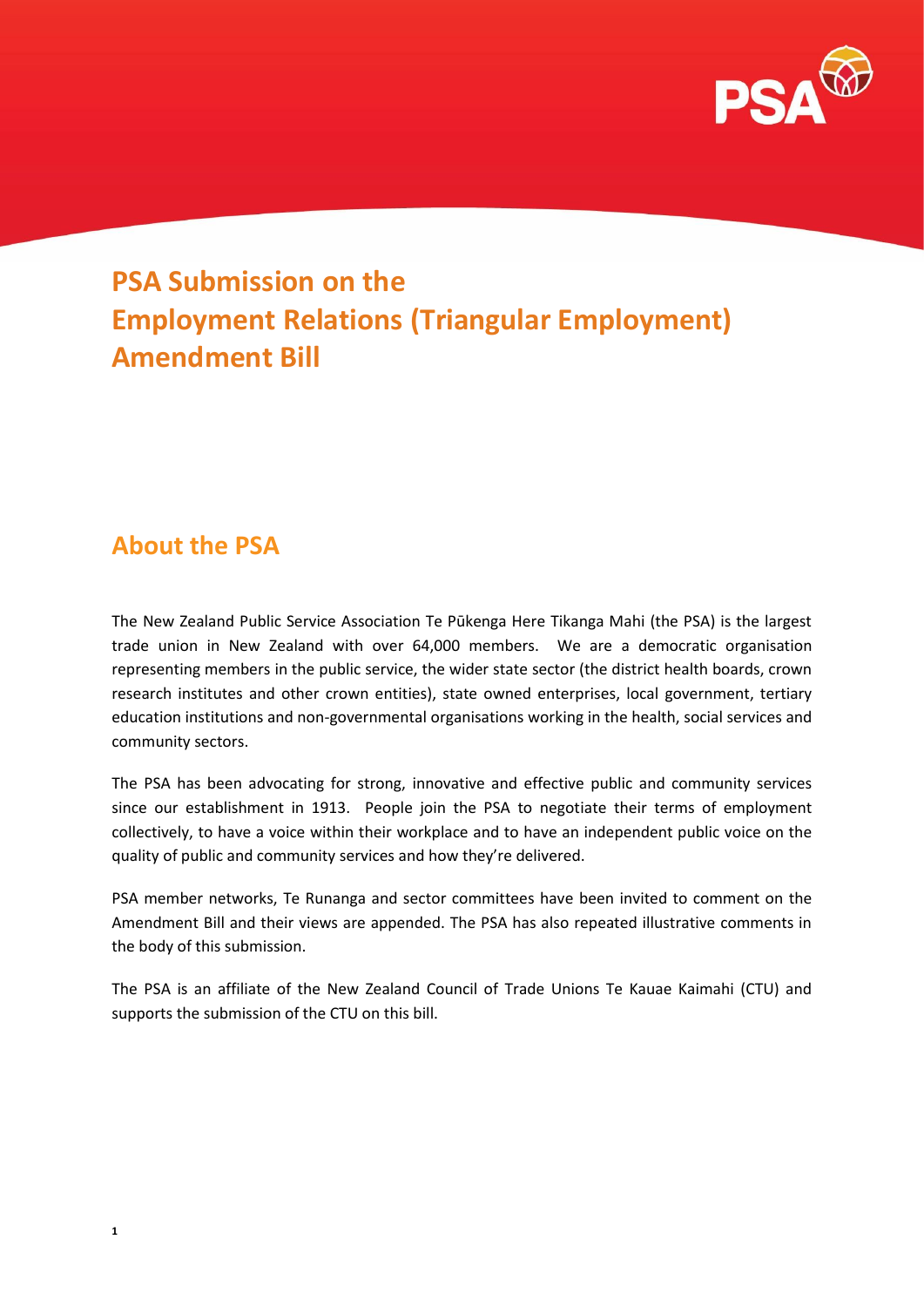## **The PSA's position**

The PSA supports the two purposes of the bill:

- 1. Employees in a triangular employment relationship should have the right to coverage of a collective agreement covering the work being performed for the business or organisation which exercises control and direction over the performed work (the secondary employer).
- 2. Employees are enabled to allege a personal grievance against the business or organisation which exercises control and direction over the performed work (the secondary employer).

The PSA sees this bill as a first step towards ensuring protection and equality for all workers in a labour market which is characterised by increasing diversification of forms of work. To ensure the realisation of the purposes of the bill we recommend considering some changes.

## **Background**

The diversification of forms of work – of which triangular employment is one  $-$  is not a natural nor unavoidable consequence in the changing world of work. We recognise that permanent, full-time employment with one employer is not the norm for a lot of workers any more. The employment relationship has substantially diversified: part-time work, fixed term work, casual work, seasonal work, labour hire or temporary agency work, and (dependent) self-employed work (or contracting) are a few of the new forms of work. From our experience a cap placed on public service staffing in New Zealand has contributed to the increased prevalence of different forms of work.

Workers who are employed by one employer but working under the control and direction of another business or organisation find themselves in a triangular employment relationship. These workers currently do not have automatic employment rights with the organisation which exercises control and direction over them. Their terms and conditions of employment are often determined by a (less favourable) individual employment agreement than the collective in place at their workplace. These workers should have a clear entitlement through the Employment Relations Act 2000 to allege a personal grievance against the employer who exercises control and direction over them.

#### The impacts of diversification of forms of work

The diversification of forms of work leads to a polarisation of and inequality between workers along the forms of work they are engaged in. The PSA is particularly concerned about the intersection of precarious and insecure work arrangements and low pay. While workers in this situation have employment, it is neither secure nor well paid and they do not have the choices available to others nor the ability to save and plan for the future. Often access to training is limited which challenges the worker's career development and enhanced organisational quality of outcomes. There is also the potential for increased health and safety risks for these workers. Women, Māori and Pasifika and people with disabilities are more likely to find themselves in this situation.

Not only can the use of triangular employment lead to an increasingly polarised workforce but also to an increasingly individualised or atomised workforce. Strengthening workers' employment rights and collective voice will slow the process of polarisation and atomisation of the workforce which is consistent with the purposes of the Employment Relations Act 2000. We recognise that it is a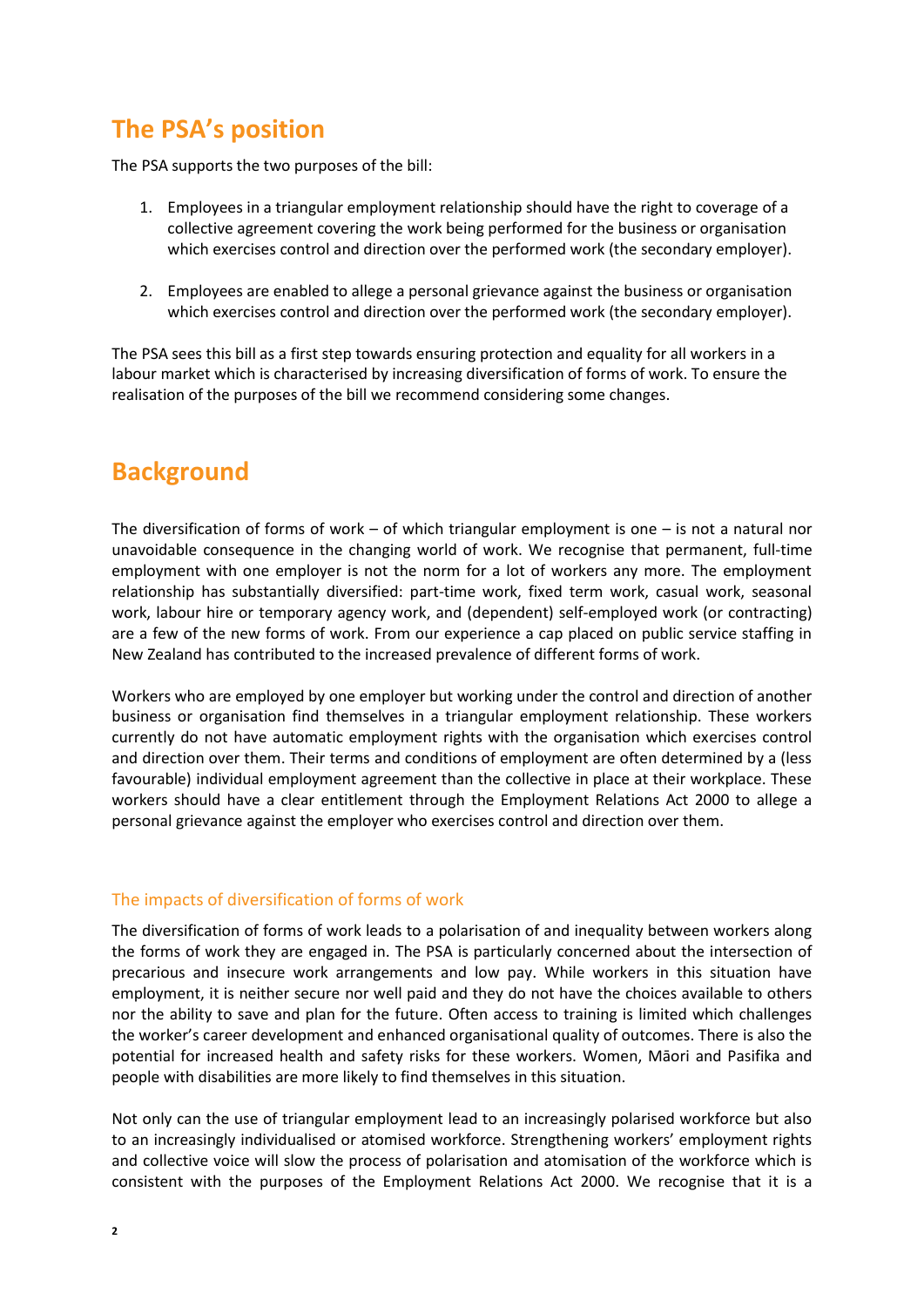challenge for labour law to accommodate changes to ensure security and protection of all workers in a variety of forms of work. If the government wants to ensure decent work for all and high-quality public services this challenge needs to be taken seriously.

Within our coverage - the public service, the wider state sector (the district health boards, crown research institutes and other crown entities), state owned enterprises, local government, tertiary education institutions and non-governmental organisations working in the health, social services and community sectors - labour hire has become an increasingly common practice. This challenges people's working conditions and the delivery of high-quality public services. The bill will contribute to more equal working rights and conditions to workers. To achieve the goal highlighted by Kieran McAnulty in the bill's first reading which he summarises as

'job security, dignity, and an opportunity to progress in a working life, predictable hours of work and income, and the capacity to plan financially for themselves and their families'

political decisions need to be taken to (particularly) fund the public sector adequately to directly employ people on decent conditions. This will also contribute to high-quality services people relay on for a decent life.

### **Recommendations**

Although the PSA welcomes this bill we like to recommend some changes.

#### PSA support for the CTU submission

We support the CTU's submission and would like to stress in particular the importance of using the terms employer and controlling third party. This is a preferential formula to that of primary and secondary employer because the formula needs to be broad enough to accommodate all the possible permutations of triangular employment and to be sufficiently flexible to adapt to continuing changes in employment trends.

We also support the CTU's submission that the test for controlling third party uses the phrase "substantially similar" which is preferable to "equivalent or substantially equivalent" as it is able to accommodate a wider variety of situations indicating elements of a triangular employment relationship.

The PSA would also like to highlight our concern that the bill only extends coverage of collective agreement, where there is one in place with the host employer, to labour hire employees, where those labour hire employees are union members. This means the bill does not address the circumstance of labour hire employees being engaged by the agency under individual employment agreements which are inferior to individual employment agreements of the permanently engaged employees of the controlling third party.

#### Inclusion of legal entitlement to permanent employment

The bill in its current form does not state a legal entitlement to permanent employment after a certain period. To limit continuous use of triangular employment (which is contrary to the purpose of providing temporary, short notice or seasonal employment) the bill could include a transition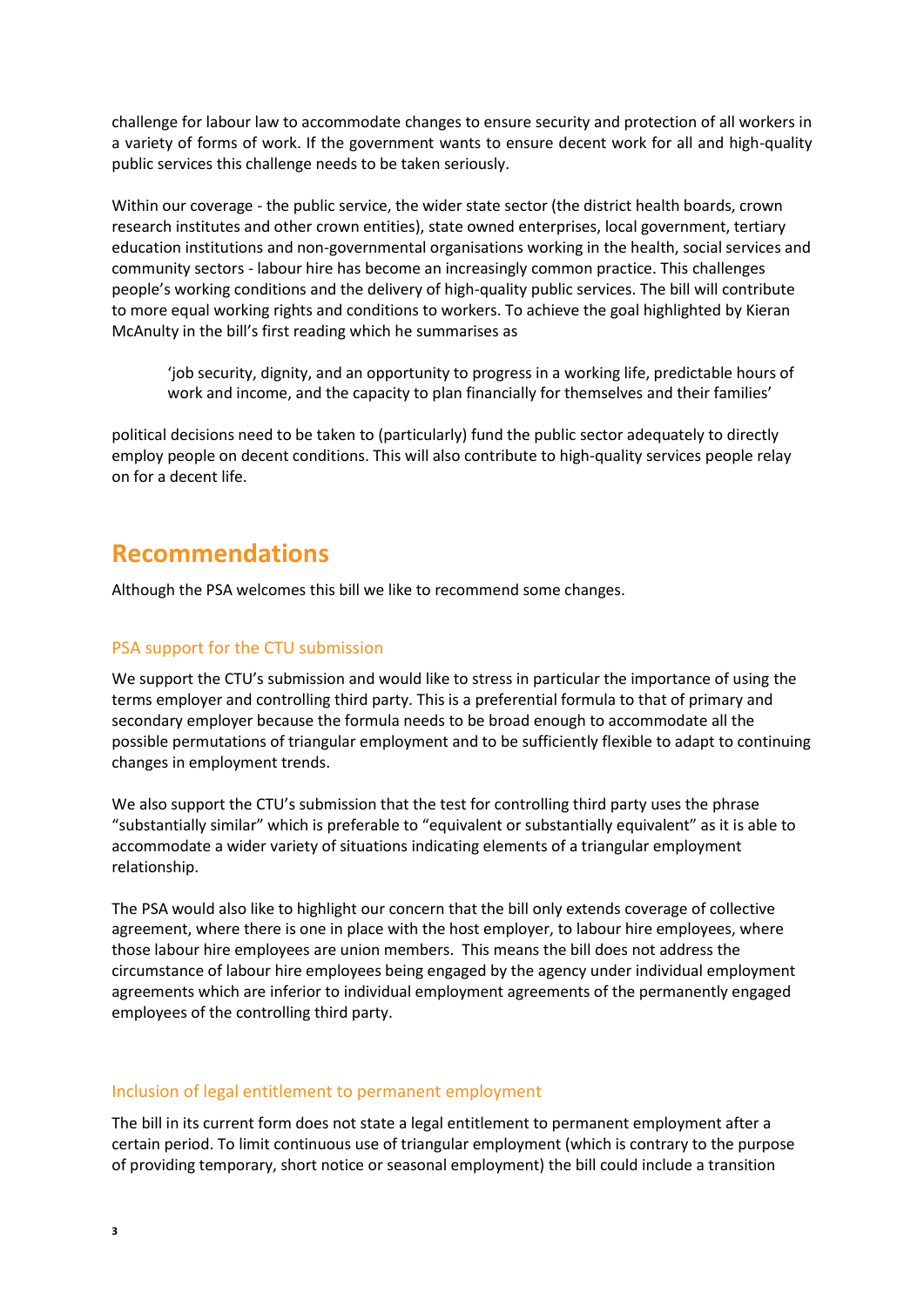clause similar to what the European Commission proposes to reform the Posting of Workers Directive which deals with rules and regulations related to recruiting and sending workers to a country other than the country where the business is located. It deals with temporary work agencies (or labour hire companies) as well<sup>1</sup>. The reform suggests including

'if the duration of posting exceeds 24 months, the labour law conditions of the host Member States will have to be applied, where this is favourable to the posted worker.'

This could be adapted to read

'if the duration of hiring exceeds xx months, the employee has the right to be directly employed by the controlling third party, where this is favourable to the employee.'

#### Data and human rights protection for workers in a triangular employment relationship

The bill fails to address the data protection of workers. Anecdotes suggest that the controlling third party choose from a list of candidates employed with the primary employer which specifies workers' sex, ethnicity, sick days, disability etc. This creates a risk of inequality in recruitment practices, unequal work opportunities and hence unequal labour market outcomes for certain groups of people who should be protected from discriminatory practises by the Human Rights Act 1993.

#### Persons employed using sham contracting arrangements should also be entitled to employment rights at work

Contractors are not deemed to be employed but deemed to be self-employed. They manage their own financial and contractual arrangements including payment of tax and the billing for the work they do. This is equally true for consultants. Certain contractors can be called dependent selfemployed persons if they are dependent on mainly one employer undertaking the same work in the same space as employees should be entitled to the same rights at work as employees. Other terms used for these arrangements are solo self-employed, disguised or sham self-employed persons.

They are not covered by the definition of employee in the Employment Relations Act 2000 and therefore do not have access to collective bargaining, employment protections and dispute processes in the Act. This is where the similarity with workers in a triangular employment relationship lies. Like employees with a controlling third party, contractors cannot join the collective agreement or have access to employment rights at work and dispute processes.

Decent work deficits across all employment and work relationships need to be tackled. Therefore, we submit that dependent self-employed persons should also be entitled to enhanced employment rights at work. At the moment the protections of the Employment Relations Act 2000 are denied to this group of workers.

If contracting as a form of work is not dealt with at some point soon the risk exists that organisations and businesses will resort to contractors. The legislation needs to ensure that all workers enjoy the same employment rights. In addition, business and especially public sector organisations must be

**.** 

 $1$  For an overview of the Directive and proposed reforms: <http://ec.europa.eu/social/main.jsp?catId=471>